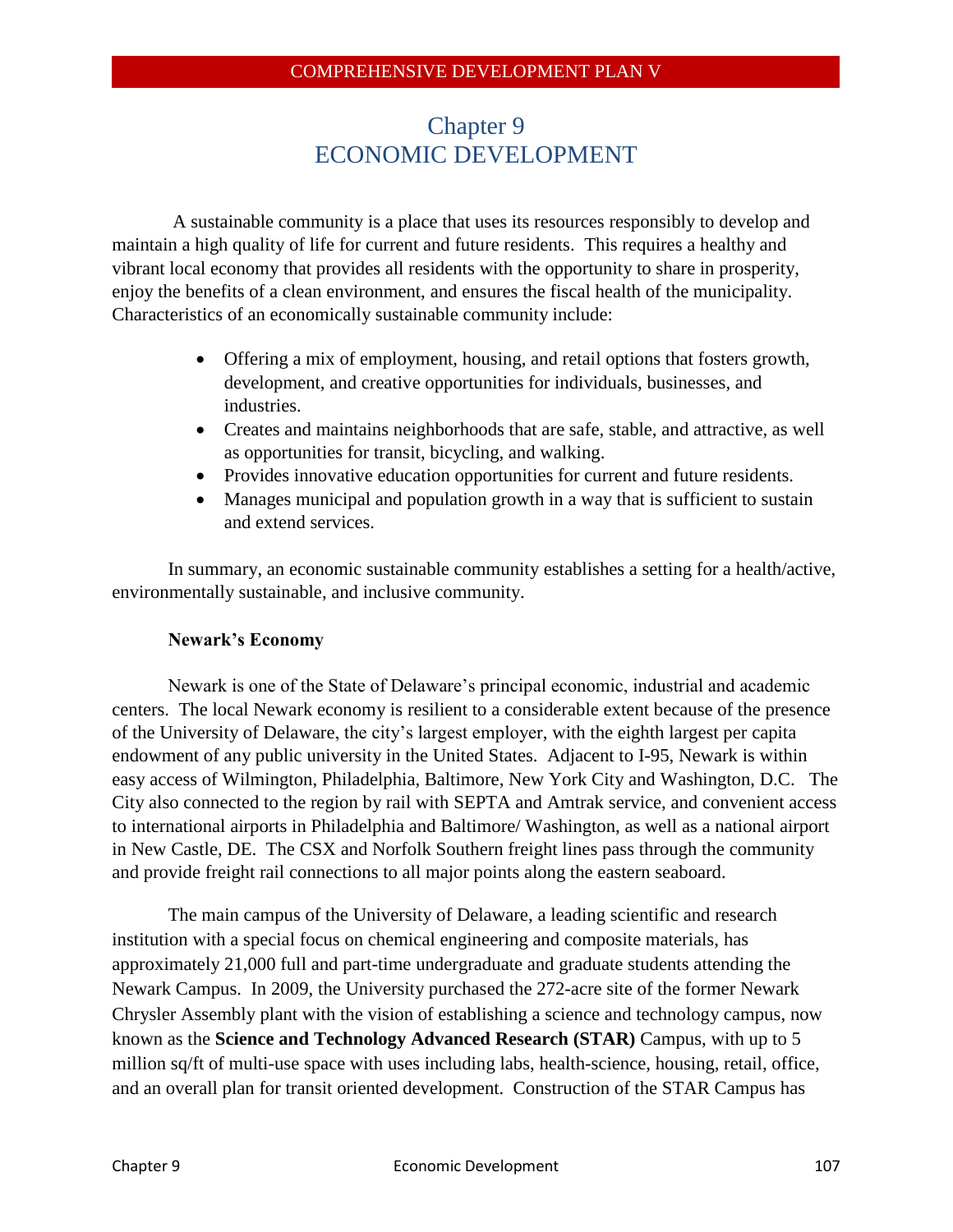begun, and its first tenant, a Bloom Energy's manufacturing center to build fuel cells known as "Energy Servers", opened in 2013. Newark is also the home for the state's major hi-tech industrial center – the Delaware Technology Park – located south of the College Square Shopping Center between Library Avenue and Marrows Road. Other major employers operating in, or in the surrounding area, include [W.L. Gore](http://www.gore.com/) (GoreTex),, [DuPont](http://www.dupont.com/) (agricultural research),, [Dow](http://www.dow.com/newark/index.htm) Chemical (silicone wafer polishing compounds), [Siemens,](http://www.siemens.com/entry/cc/en/) [Air Liquide,](http://www.airliquide.com/en/home.html) [FMC Corp](http://www.fmc.com/) (biopolymers), [Barclaycard](https://www.barclaycardus.com/) (financial), [Christiana Care Health Systems,](http://www.christianacare.org/) [AstraZeneca](http://www.astrazeneca.com/) (biopharmaceutical), [Delasoft Inc.](http://www.delasoft.com/) (software services), [Hallmark Global Technologies Inc](http://www.hgtechinc.net/) (IT [services\).](http://www.hgtechinc.net/)

| <b>Name</b>                           | Employment | <b>Primary Product or service</b>     |
|---------------------------------------|------------|---------------------------------------|
| Christiana Care Health System         | 7000       | General medical and surgical hospital |
| University of Delaware                | 4000       | <b>Education services</b>             |
| Delaware Division of Aging & Adults   | 2500       | <b>Resources</b>                      |
| <b>Siemens Healthcare Diagnostics</b> | 1500       | Manufacturing                         |
| Astra Zeneca                          | 1000       | Manufacturing                         |
| Chase Bank USA NA                     | 697        | <b>Banking</b>                        |
| <b>Computer Sciences Materials</b>    | 700        | Custom computer programming           |
| Dow Electronic Materials              | 700        | Chemical manufacturer                 |
| A & P Bohinski                        | 252        | Farm supplies                         |
| BF Rich Co.                           | 250        | Window manufacturer                   |
|                                       |            |                                       |
| Source: Reference USA                 |            |                                       |

#### **NEWARK AREA MAJOR EMPLOYERS (Top 10 by Employment)**

In addition, the City's first luxury hotel was completed with the opening in March, 2000 of the Embassy Suites on South College Avenue across that roadway from the University of Delaware's sports complex. In 2002, two new hotels were approved by the City – a Homewood Suites adjoining the Embassy Suites and the Courtyard by Marriott Blue Hen Hotel on the University's north campus -- significantly adding to the City's stock of high quality hostelries.

Other important economic development initiatives occurred in 1999 and 2000 at the Delaware Technology Park with the addition of two facilities, totaling 50,000 square feet and, shortly thereafter, when the City's last idle downtown industrial site -- the old National Vulcanized Fibre plant on White Clay Creek -- was successfully redeveloped with waterfront dining and shops, 40 apartments, and 107,000 square feet of commercial office space. The original mill at this location was constructed in the early eighteenth century and the current structure, built in 1853, operated as a woolen mill and later produced vulcanized fiber (a composite material) to the early 1990's. Many of the historic structures on the site have been preserved and renovated.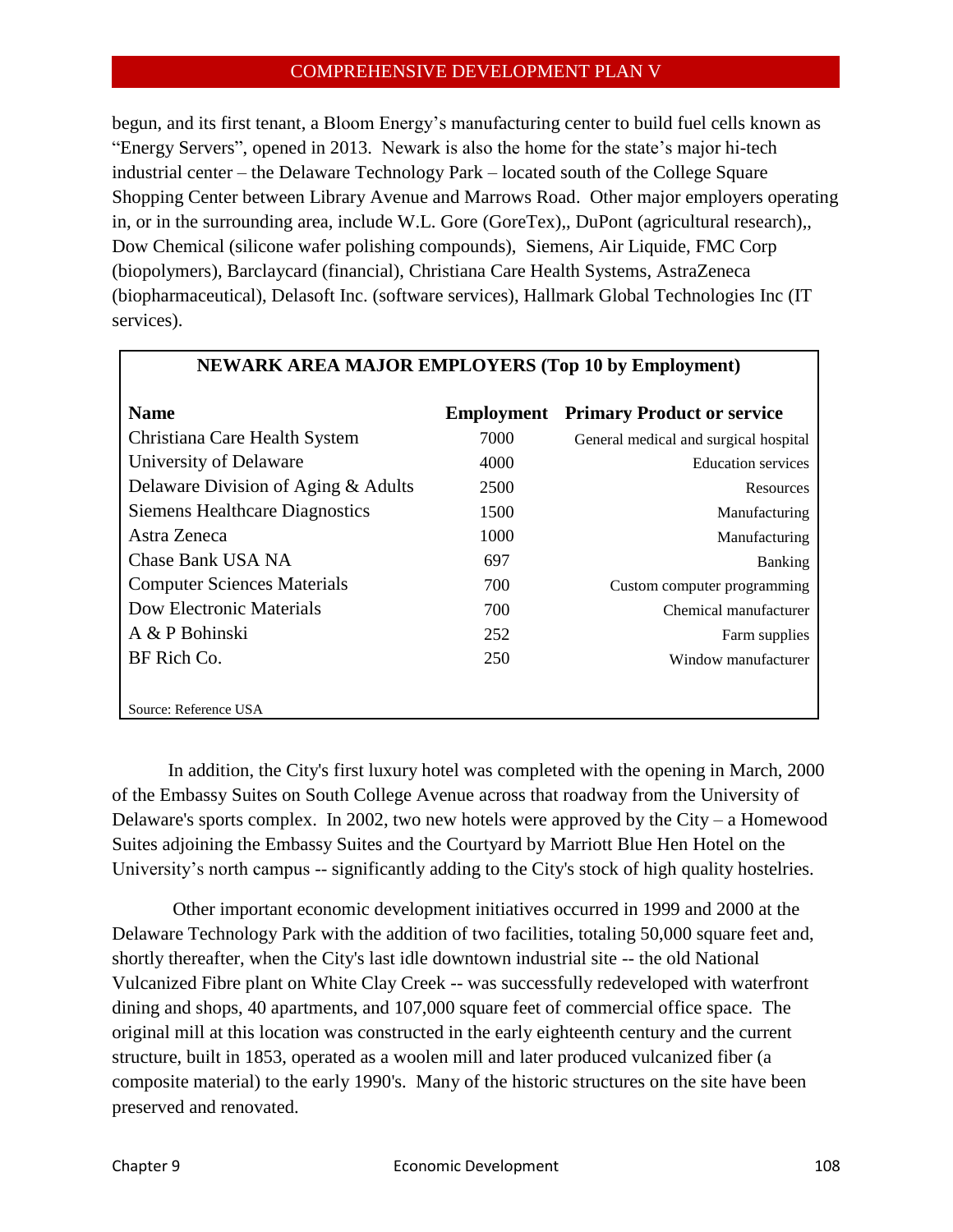Beyond that, however, as this Newark economic profile and the Employment Characteristics and Economic Sector information to illustrate the diversity and size of the other businesses and industries in Newark and its environs help ensure relatively smooth and stable local economic growth. Moreover, these tables underscore Newark's role as an industrial, commercial and service hub for New Castle County and nearby counties in Pennsylvania and Maryland – in addition to our status as the State's principal home for higher education.

New development and redevelopment continues to be the major focus of the Planning and Development Department, Planning Commission, and City Council. As noted above, the City has approved many new retail and commercial projects and additional residential units downtown and at other locations. Most of these projects follow a mixed-use, new urbanism style of development that includes space for restaurants, pharmacies, banks and other retailers at the street level with apartments above. Other relatively large residential projects have been approved by the City, primarily through annexation. Some of these new facilities have been limited to adults, fifty-five years and older, as part of the City's effort to increase its available housing stock for older Newarkers. This land use goal is particular important in a community that is very significantly impacted by the continued demand for off-campus housing.

While Newark's industrial sector remains relatively healthy, the Planning and Development Department works with area industrial park operators -- including the Delaware Technology Park, the **Greater Newark Economic Development Partnership (GNEDP),** the State and New Castle County Chambers of Commerce and the Delaware Development Office -- to bring new high quality, low impact manufacturing firms to Newark. The City offers several tax and related benefits as incentives for high quality industrial growth and recently expanded this program by offering targeted electric rate discounts for new or enlarged industrial firms.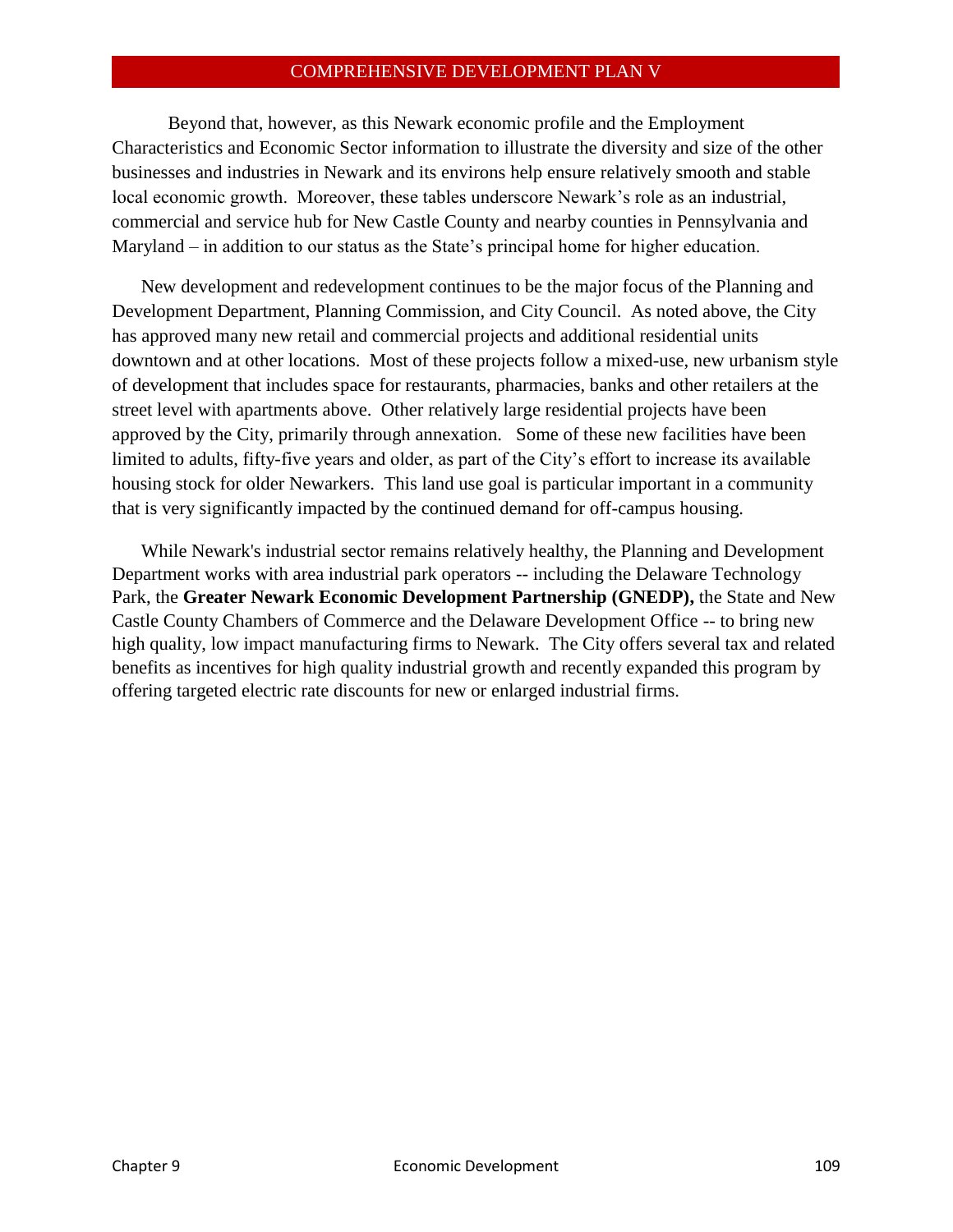| Occupation*                                                                                      | <b>United States</b> | <b>Delaware</b> | <b>New Castle</b><br>County | <b>Newark</b> |
|--------------------------------------------------------------------------------------------------|----------------------|-----------------|-----------------------------|---------------|
| Management, business, science, and arts<br>occupations.                                          |                      |                 |                             |               |
|                                                                                                  | 35.7%                | 37.4%           | 41.2%                       | 50.6%         |
| <b>Service Occupations</b>                                                                       | 17.5%                | 17.1%           | 16.5%                       | 18.1%         |
| Sales and Office Occupations                                                                     | 25.1%                | 25.4%           | 25.4%                       | 24.5%         |
| Natural resources, construction, and<br>maintenance occupations                                  | 9.5%                 | 9.5%            | 7.6%                        | 3.3%          |
| Production, transportation, and material<br>moving occupation                                    | 12.2%                | 10.6%           | 9.3%                        | 3.5%          |
| Industry*                                                                                        | <b>United States</b> | <b>Delaware</b> | <b>New Castle</b><br>County | <b>Newark</b> |
| Education, health care, social services                                                          | 22.5%                | 23.0%           | 24.2%                       | 38.7%         |
| Arts, entertainment, recreation, and<br>accommodation and food services                          | 9.0%                 | 8.7%            | 8.2%                        | 13.0%         |
| <b>Retail Trade</b>                                                                              | 1.5%                 | 12.0%           | 10.6%                       | 11.3%         |
| Professional, scientific, and<br>management, and administrative and<br>waste management services | 10.5%                | 9.7%            | 11.0%                       | 8.7%          |
| Finance and insurance, and real estate                                                           |                      |                 |                             |               |
| and rental and leasing                                                                           | 6.9%                 | 10.0%           | 12.6%                       | 8.3%          |
| Manufacturing                                                                                    | 10.8%                | 9.6%            | 9.7%                        | 5.8%          |
| Transportation and warehousing, and                                                              |                      |                 |                             |               |
| utilities                                                                                        | 5.1%                 | 4.7%            | 4.7%                        | 2.0%          |
| <b>Public Administration</b>                                                                     | 4.9%                 | 5.4%            | 4.4%                        | 2.0%          |
| Other services, except public                                                                    |                      |                 |                             |               |
| administration                                                                                   | 4.9%                 | 4.2%            | 4.1%                        | 3.8%          |
| Construction                                                                                     | 6.8%                 | 7.2%            | 5.6%                        | 2.6%          |
| Information                                                                                      | 2.3%                 | 1.9%            | 2.0%                        | 1.8%          |
| Wholesale trade                                                                                  | 2.9%                 | 2.2%            | 2.3%                        | 1.7%          |
| Agriculture, forestry, fishing, hunting,                                                         |                      |                 |                             |               |
| mining                                                                                           | 1.9%                 | 1.0%            | 0.5%                        | 0.4%          |

# **City of Newark EMPLOYMENT CHARACTERISTICS**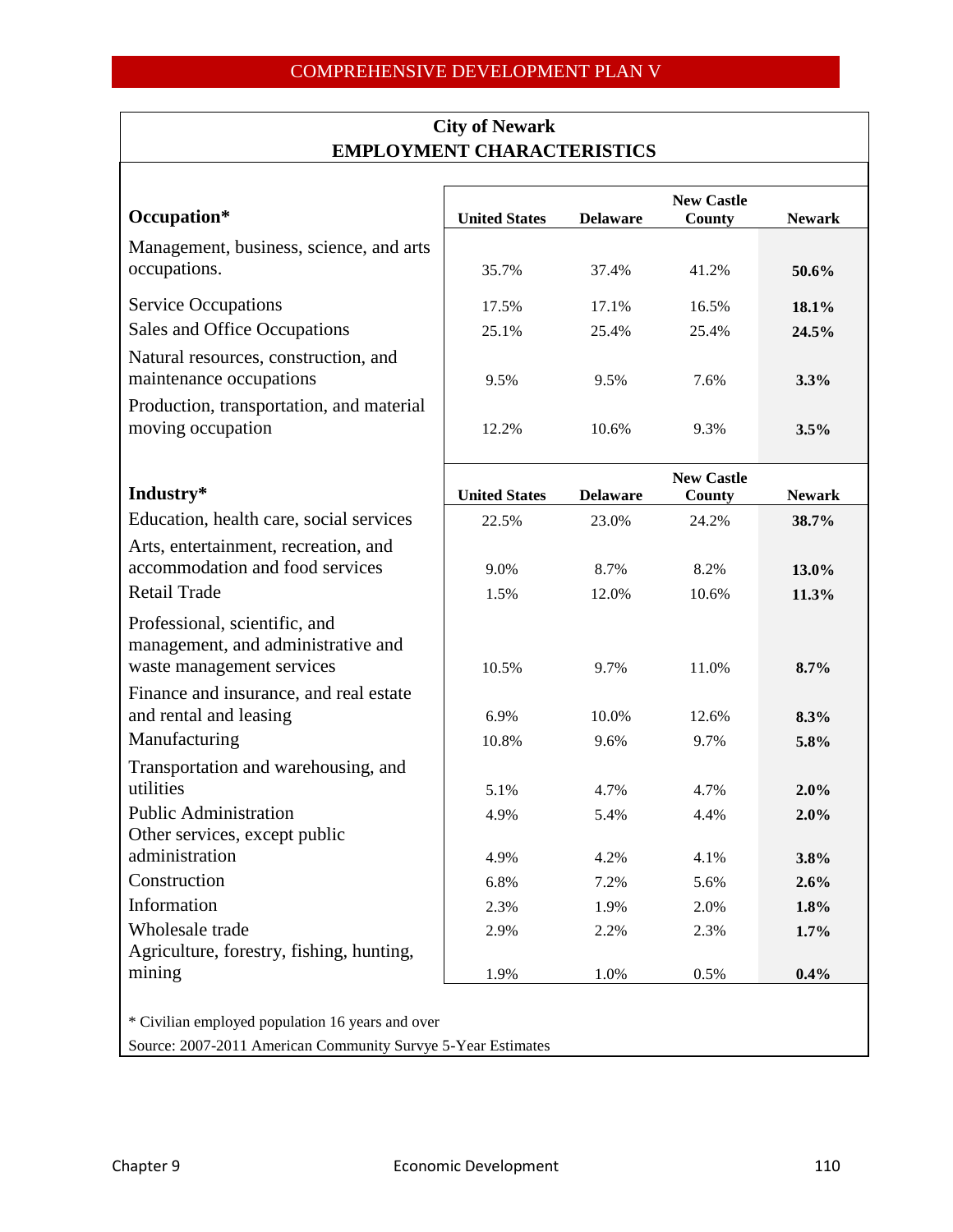#### **Downtown Newark Economic Enhancement Plan (1998)**

Beginning in the mid-1980's, Newark experienced a downtown development boom. In 1998, the City adopted the Downtown Newark Economic Enhancement Strategy, developed by the consulting firm of HyettPalma, Inc, which provided a detailed market analysis and market opportunities for downtown Newark, analyzed downtown's economic growth potential for retail, office and housing space, and recommended specific strategies to meet the goals outlined in the Strategy. One of the key recommendations, adopted by City Council in 1998, was to establish a tri-partite **Downtown Newark Partnership (DNP)** to bring together the business community, the City, and the University for the mutual goal of enhancing Newark's Main Street. The formation of this Partnership has underscored an important aspect of the City's quality of life: Main Street is Newark's commercial heart and soul that embodies what makes Newark unique.

The Downtown Economic Enhancement Strategy, therefore, become the City's principal central business district economic development planning document that underscored the Newark community's commitment to downtown redevelopment as the key ingredient in Newark's commercial growth. The Strategy recommends a downtown central business district Newark "Development Framework," within six specific development districts. These districts, briefly described below, are shown on Figure Two revised and reproduced from the Economic Enhancement Strategy. The development districts are summarized as below.

#### **District One -** Downtown Core District

This is the center of Newark's central business district that is intended as an area to be redeveloped with first floor specialty and traditional retail shops, with a balanced concentration of food and entertainment. Apartments and offices are proposed for upper floors. Apartments, however, must be carefully and closely evaluated in terms of their impact on downtown traffic and parking; their compatibility with existing downtown buildings in terms of design, scale and intensity of development; the contribution of the overall project, including proposed apartments, to the quality of the downtown economic environment; and potential significant negative impacts on nearby established businesses and residential neighborhoods.

#### **District Two** - University

This area includes mostly University of Delaware owned lands with other properties that almost encircle the Downtown Core District. The area is intended for continued university related uses. The University should make the Downtown business community aware of student, faculty and staff commercial needs and opportunities through the Downtown Newark Partnership.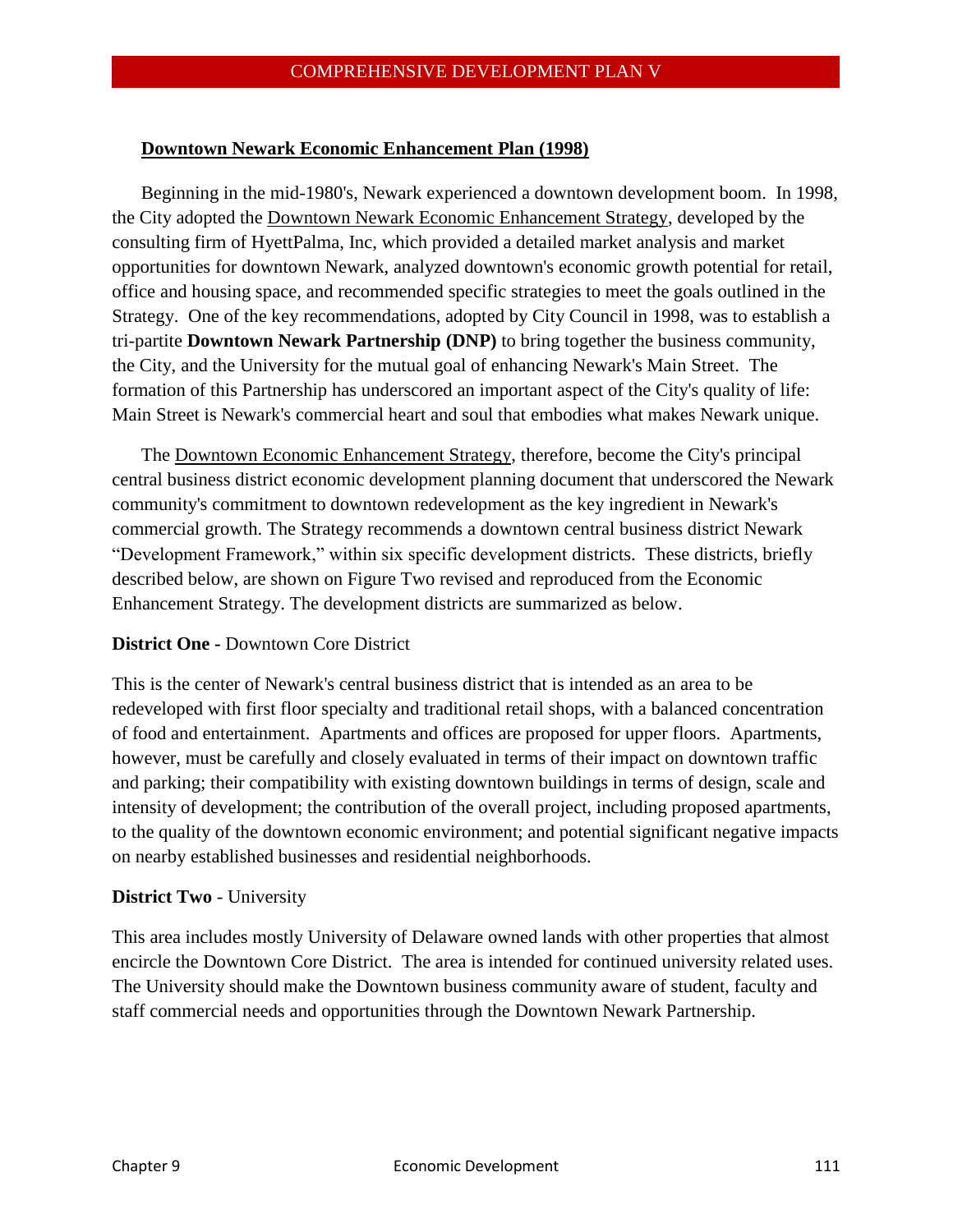# **Downtown Newark Redevelopment District**





|       | DRAFT - December 2013 |  |
|-------|-----------------------|--|
| n 125 |                       |  |



0.5 Miles

Center line Roads<br>
Note: This map is provided by the University of Delaware, Institute for Public<br>
Railroads<br>
Parcel Boundaries<br>
Parcel Boundaries<br>
Parcel Boundaries<br>
Parcel Boundaries<br>
Parcel Boundaries<br>
Parcel Boundarie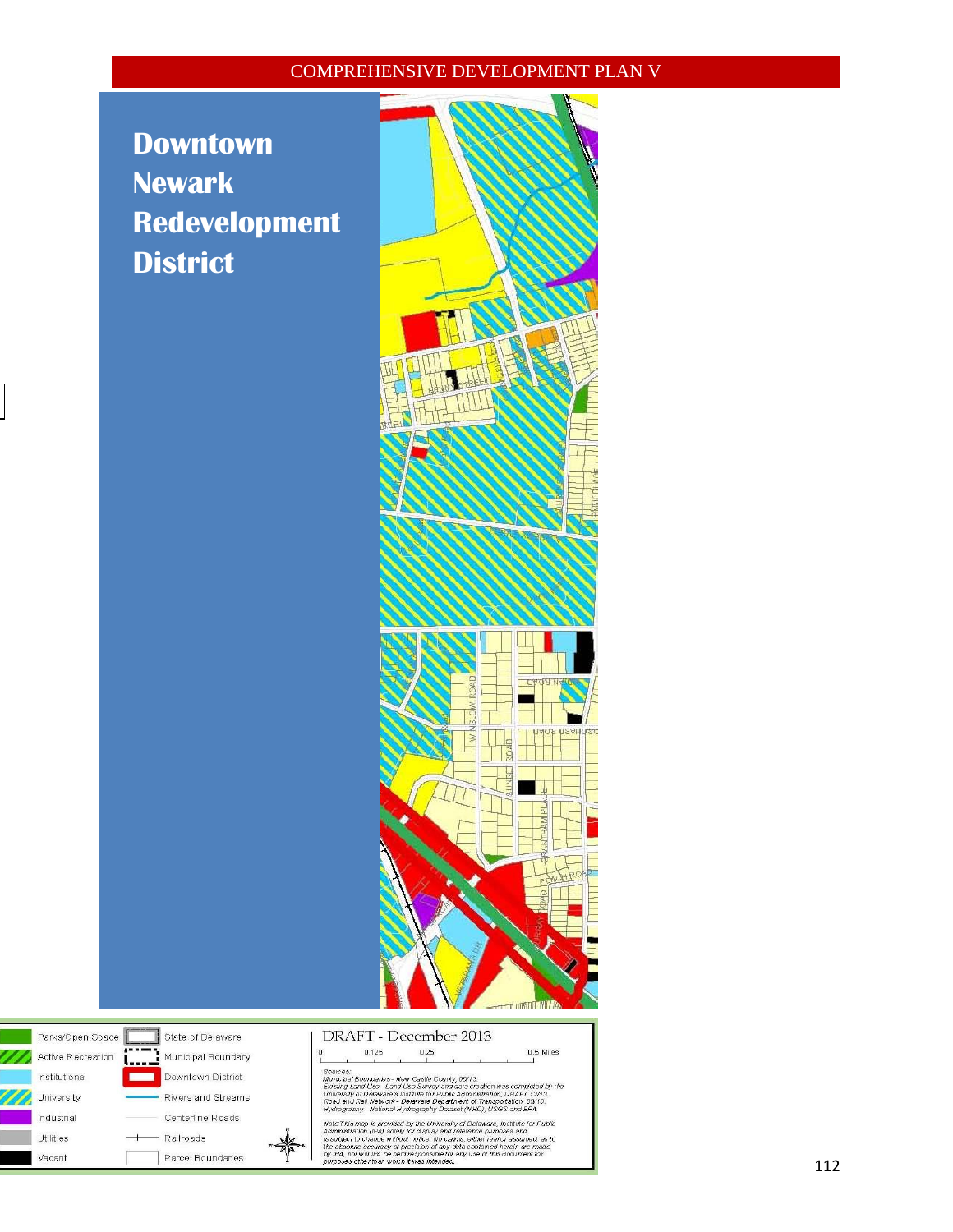# **District Three** - Mixed Use Redevelopment District

This area encompasses the northeast corner of the Downtown Development Framework, plus the old and now replaced "Delchapel" brownfield site. This is a prime location for mixed use redevelopment integrating convenience retail, services, offices and residential uses (both student and non-student housing, as well as affordable and market rate housing). Any additional apartments, however, must be carefully and closely evaluated in terms of their impact on downtown traffic and parking; their compatibility with existing downtown buildings in terms of design, scale and intensity of development; the contribution of the overall project, including proposed apartments, to the quality of the downtown economic environment; and potential significant negative impacts on nearby established businesses and residential neighborhoods.

#### **Districts Four and Five** - Housing Rehab Districts

Housing rehabilitation and affordable housing redevelopment should be concentrated in these downtown districts, located in the north central and southeastern portion of the Downtown Development Framework. Efforts to encourage affordable and market rate family owneroccupant type projects should be emphasized and expanded. The City may also consider reducing the permitted downtown density in projects in this District for residential projects.

#### **District Six** – Downtown Extended; South Main Street to West Park Place

While the original 1998 Strategy suggested convenience retail, offices and light services as appropriate for this area along Elkton Road, in 2007 meeting City Council approved a recommendation from the Downtown Newark Partnership to extend the DNP's downtown target area to coincide with the full size of the Strategy's recommended Downtown Development Districts. In 2011, Council changed the name of the segment of Elkton Road from East Main Street to West Park Place to "South Main Street" and further extended the downtown boundary. As a result, District Six's uses were revised by replacing the originally suggested uses and adopting those that were suggested for District One. The recommended uses, therefore, in this District are first floor specialty and traditional retail shops, with a balanced concentration of food and entertainment. Apartments and offices are proposed for upper floors. Any additional apartments, however, must be carefully and closely evaluated in terms of their impact on downtown traffic and parking; their compatibility with existing buildings in terms of design, scale and intensity of development; the contribution of the overall project, including proposed apartments, to the quality of the downtown economic environment; and potential significant negative impacts on nearby established businesses and residential neighborhoods.

In addition, to the District Six expansion described above, the Downtown Newark Partnership Board, beginning in 2007, conducted an internal Board strategic planning "visioning" process, with the assistance of the Delaware Main Street Program and the Retail Market Answers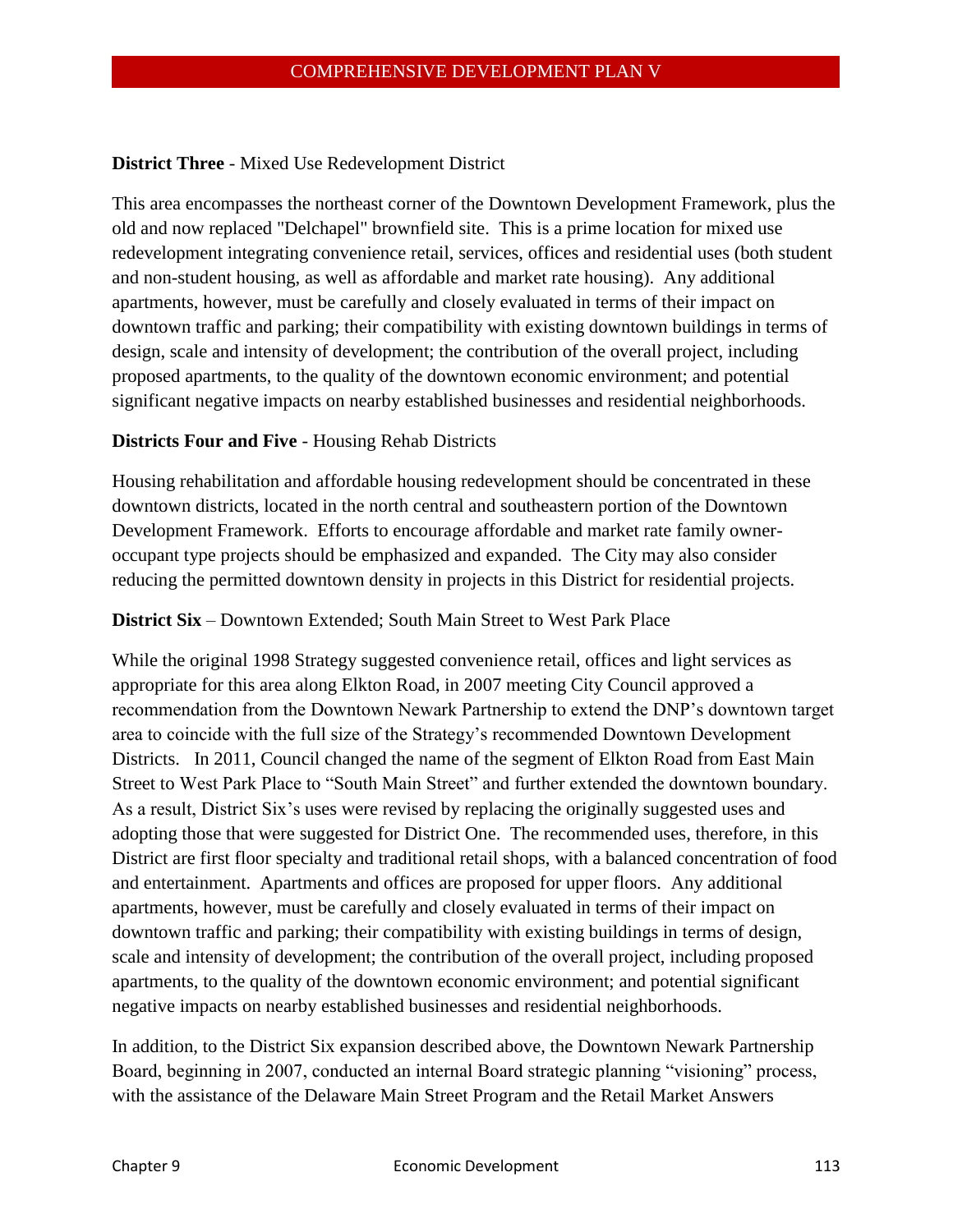economic development consulting firm, intended to updated the Board's downtown vision elements and market-based strategies selected to achieve that vision. Based on a key stakeholder survey, visioning session conducted by the Main Street Program and Retail Market Answers, and Planning Commission review and comment, the vision elements and the market-based strategies are as follows:

# **Downtown Newark Partnership (DNP)**

The DNP, which celebrated its fifteenth anniversary in 2013, is a public/private partnership bringing together the City of Newark, businesses, residents, and the University of Delaware to promote the economic enhancement of downtown Newark. It is governed by an 18-member policy board from a variety of positions in the community. The Board works to chart the course for downtown enrichment and provide a directional framework for each of the working committees:

**Design**: Focuses on maintaining and enhancing the visual appeal of downtown, with emphasis on pedestrian-scale qualities.

**Economic Enhancement**: Focuses on recruiting new businesses for downtown, as well as retaining current downtown businesses.

**Events**: Focuses on organizing events and festivals for downtown to create economic opportunities for existing businesses.

**Merchants**: Focuses on opening and maintaining lines of communication between downtown merchants and the rest of the Partnership – the City, University, and citizenry.

**Parking**: Focuses on improving on- and off-street parking downtown for a more user-friendly and cost-effective service.

As a result of the business community's confidence in Newark and the progressive approach to quality downtown growth, new commercial development now spans the entire length of Main Street with successful new projects on every block beside traditional local businesses that have existed for generations.

# **Downtown Design**

As part of its participation in the Delaware Main Street Program, the Newark Business Association's Design Committee -- the predecessor organization to the Downtown Newark Partnership's Design Committee -- developed specific guidelines to assist the City in reviewing facade improvements for buildings downtown. In 1998, following the issuance of these Guidelines, City Council amended the City's Subdivision and Development Regulations to include downtown design review requirements based on the Deign Committee's façade improvement Guidelines. The Guidelines soon became an important tool in the City's package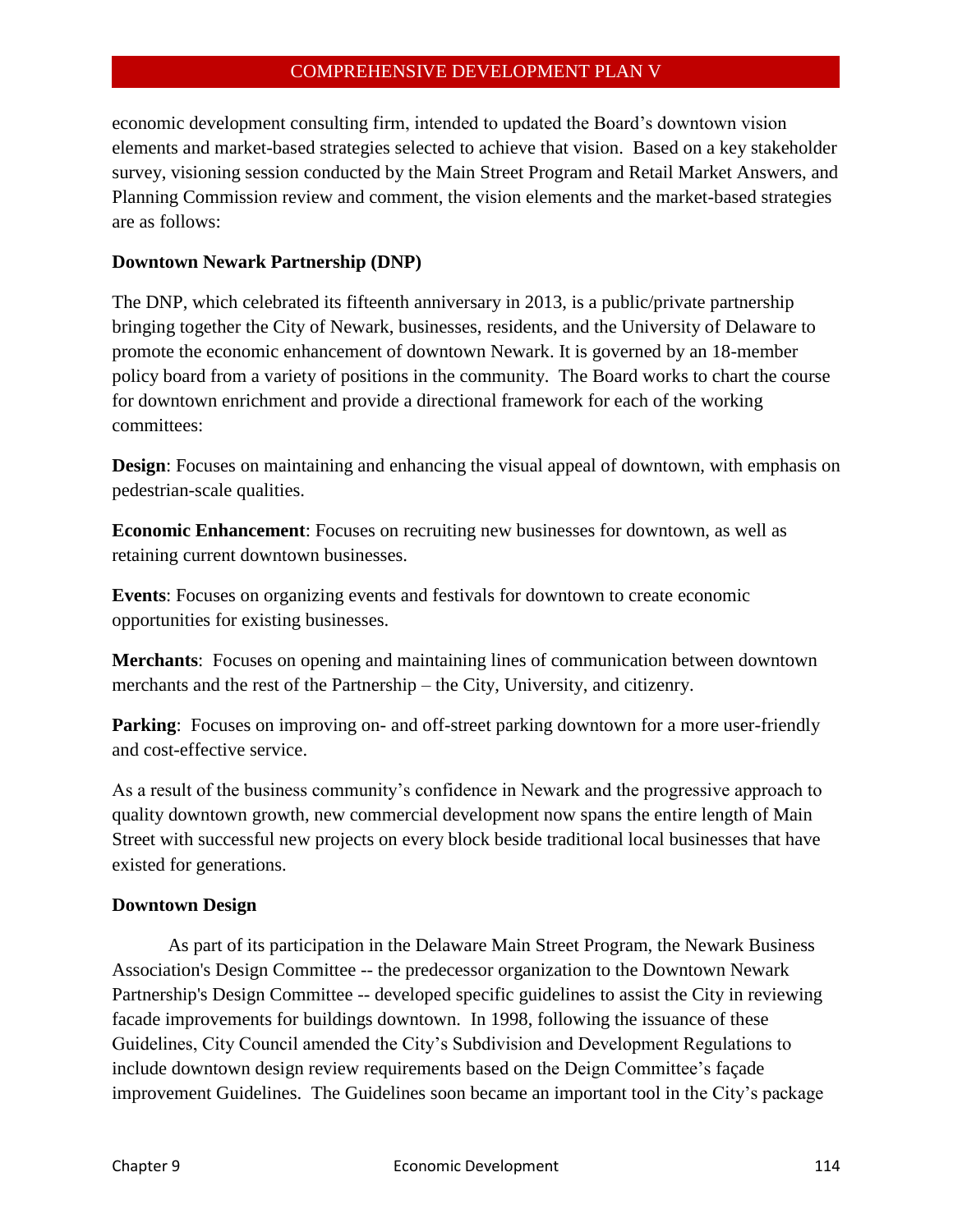of regulations that helped fuel the on-going renaissance on Main Street. Thereafter, in 2007, and again in 2012, the Downtown Newark Partnership's Design Committee updated and reissued the Guidelines to insure that the City's commercial façade enhancement program and requirements continued to meet the latest standards.

The Downtown Design Committee's Design Guidelines for Downtown Newark, as updated in 2012, are intended to sustain and strengthen downtown Newark's small town uniqueness by encouraging flexibility and creativity in design while, at the same time, enhancing the architectural character and overall visual appearance of downtown Newark. In addition, the DNP's Design Committee administers a City grant program that provides \$2,500 in matching funds for exterior façade improvements for downtown projects that conform to the Guidelines.

Other initiatives as part of Newark's overall aesthetic improvement and upgrade program included the initiation in 2000 of a downtown sidewalk and street sweeper program. As a result, early morning street and sidewalk sweeping has made a significant contribution to the overall attractiveness of the heart of Main Street from Chapel Street to the University Green. In addition, the City has adopted an anti-graffiti program that has been successful in helping to limit unsightly graffiti downtown and at other locations throughout the community.

#### **Downtown Development**

The City and the development community has successfully revitalized its traditional Main Street and downtown with an exciting and vibrant mixture of adaptively reused historic and new buildings occupied with street level commercial businesses and apartments on upper floors. The City has specifically targeted pedestrian, rather than auto, oriented businesses to limit the traffic impact on Main Street and the demand for off-street parking without impacting the businesses customer base. Downtown mixed use projects have had a considerable positive impact downtown by helping to foster the adaptive reuse of existing buildings and strengthening the local market for Newark products and services. On the other hand, these projects also have, to a considerable extent, placed additional stress on the availability of off-street parking and have had public safety and related municipal service demand impacts.

Key developments in downtown include:

- The Deer Park Restaurant, one of the City's most acclaimed historic landmarks, was fully restored and reopened under new management in 2001. This U.S. Department of Interior National Registered property dates from 1851 and has been operated continuously at this location since that time. In addition to being one of the City's most notable landmarks and a popular local entertainment center, the Deer Park is a significant business anchor at the west end of Main Street near the edge of the University campus.
- University Courtyard was also opened in 2001 which redeveloped a 22 acre abandoned brownfield site into an attractive garden apartment complex a short walk from downtown.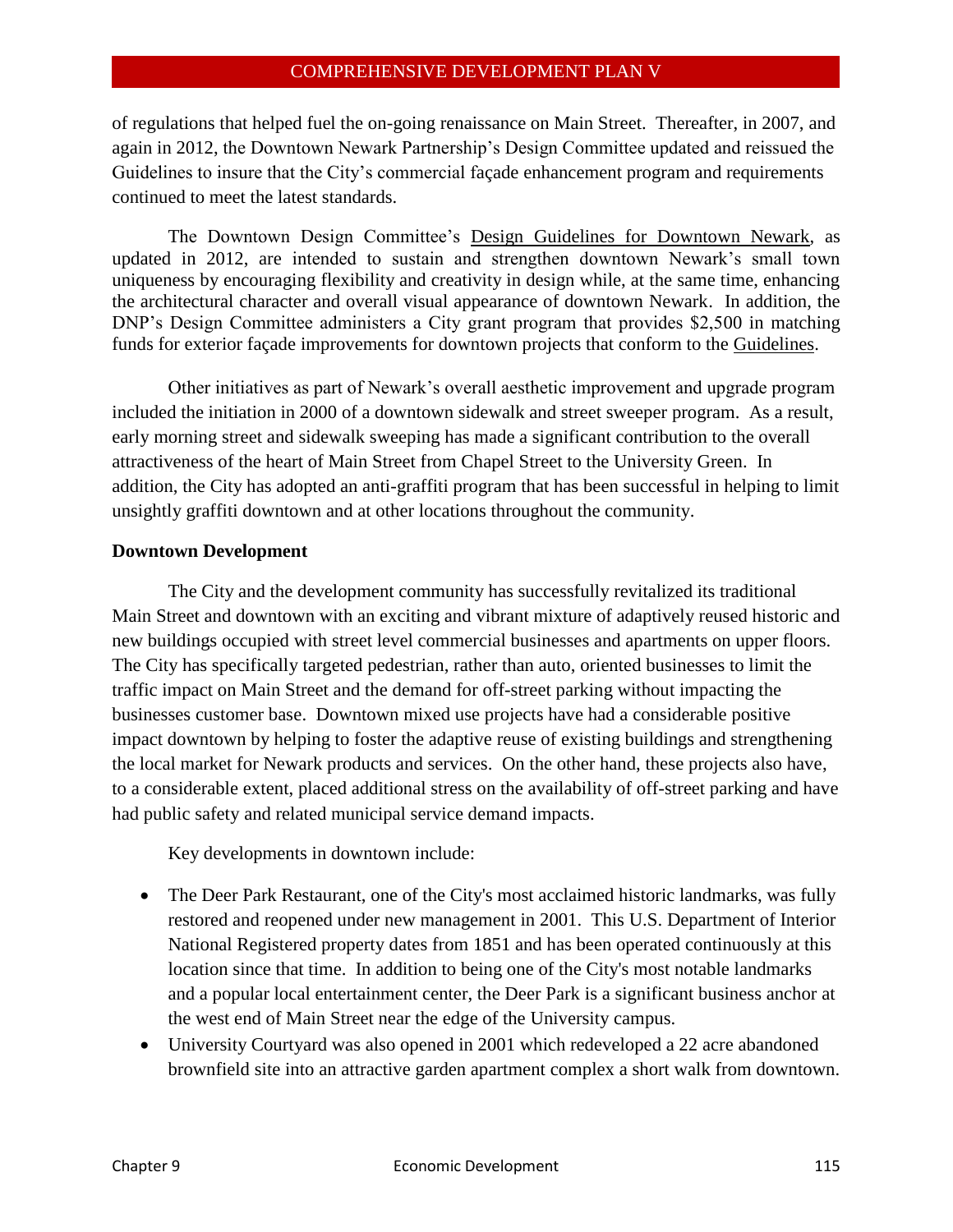- The Washington House, approved in 2005, brought 54 up-scale condominium apartments, commercial space, and a two story parking facility to the site of the Stone Balloon tavern. The project was an achievement of the goal to bring more owneroccupied housing to downtown.
- The Barnes & Noble/UD Bookstore was approved in 2010 which refurbished the historic Christina School District Building originally built in 1884. The building added more than 60,000 square feet of office and retail space to downtown.
- The Newark Shopping Center redevelopment was approved in 2013 and will refurbish an old suburban style shopping center. The project, scheduled to start construction within the next year, will include façade improvements to the most of the existing buildings, improved amenities for bicyclists and pedestrians, and the addition of a 220 unit apartment building. The apartment building, unfortunately, will replace the City's only bowling alley.

# **Economic Development Strategy and Action Plan (2011)**

In 2010, the City of Newark hired the Wadley-Donovan Group complete an economic development opportunities analysis and a Strengths, Weakness, Opportunities, and Threats (SWOT) assessment of the City. The resulting Economic Development Strategy and Action Plan provided information leading to the understanding of Newark's marketable strengths, costeffective recommendations for improvements, development opportunities, and obstacles to development. Some of the findings included:

# **Assets**

- Newark has an excellent central location between major metropolitan areas with access to train service and international airports.
- The Greater Newark area has a large, high quality, diverse, educated, young labor market with a middle-to-upper income household profile.
- Employment clusters in business and financial services, biomedical/biotechnical (life sciences) fields, computer and electronic production manufacturing, and information technology and telecommunications.
- Opportunities with the BRAC initiative and the expansion of the Aberdeen Proving Ground.
- An attractive and vibrant downtown
- Ten area colleges and Universities, with the University of Delaware being the largest. Its professors are free to consult and partner with area companies. The University's Office of Economic Innovation and Partnerships seeks to establish the University as a renowned center for innovation, invention, entrepreneurship, partnering, and economic development.
- 270 acre site of the former Chrysler plant to be converted into the STAR Campus devoted to three business clusters: Health and life sciences, energy and environmental technology, and operations related to Aberdeen Proving Ground.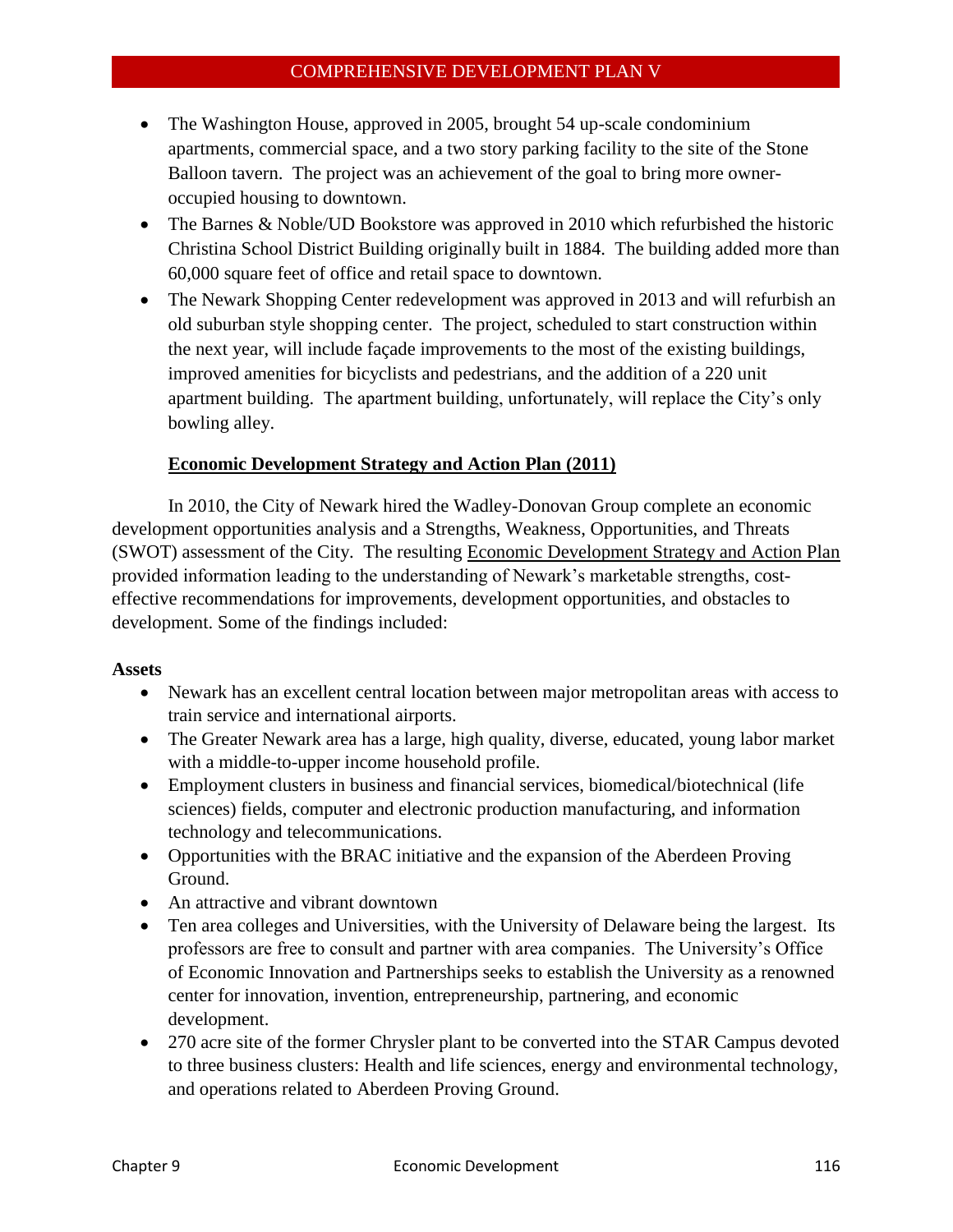Newark is well served with full network of utility and telecommunications services, and has more than adequate water, sewer, telecom, natural gas, and electric capacity to meet future opportunities.

# **Challenges**

- New Castle County's employment base has been concentrating into fewer sectors and, while employment has been stable for the past five years, and county employers are increasing, they are hiring fewer employees.
- The Christina School District shows unfavorable statistics. Interviewed employers report that many of their managers and professional employees prefer to live in southern Chester County, Pennsylvania and other locations within New Castle County, such as Bear and Middletown, for access to better public schools.
- A shortage of office,  $R \& D$ , industrial, and flex space to meet the needs of new and expanding companies.
- No centralized inventory of available business real estate other than the Downtown.
- Downtown parking shortage and traffic congestion that adversely affect current downtown business and affect the ability to attract new business activity.
- Traffic congestion caused by having only three east/west routes through Newark.
- High industrial/commercial electric power rates, coupled with issues about service quality.
- Passenger rail service into Newark is currently limited, but improvements are planned.

Through an intensive stakeholder process, the Economic Development Strategy and Action Plan proposed the following Economic Development Vision Statement:

*"In 2020, Newark, Delaware will be internationally recognized as a regional hub of science, technology, and higher education. Its research, science, and technology sector will be the core of a diversified economy providing well-paying jobs for workers from a multi-state area. Downtown Newark and its shopping and entertainment opportunities will be a destination for both regional residents and global visitors, as well as a sought-after business location. Newark's economic sector will be a key component of its highly desirable quality of life"* 

The Plan recommended eleven "Economic Strategy Initiatives"

- 1. Establish a Greater Newark Development Corporation as a public/private partnership to promote economic development in the region.
- 2. Create and manage an Economic Development Website for the Greater Newark area.
- 3. Create an inventory of available real estate for business and industrial uses.
- 4. Reposition the City's Department of Planning and Development to emphasis its economic development mission.
- 5. Create a "Newark Brand" as a regional technology and innovation hub, with marketing program.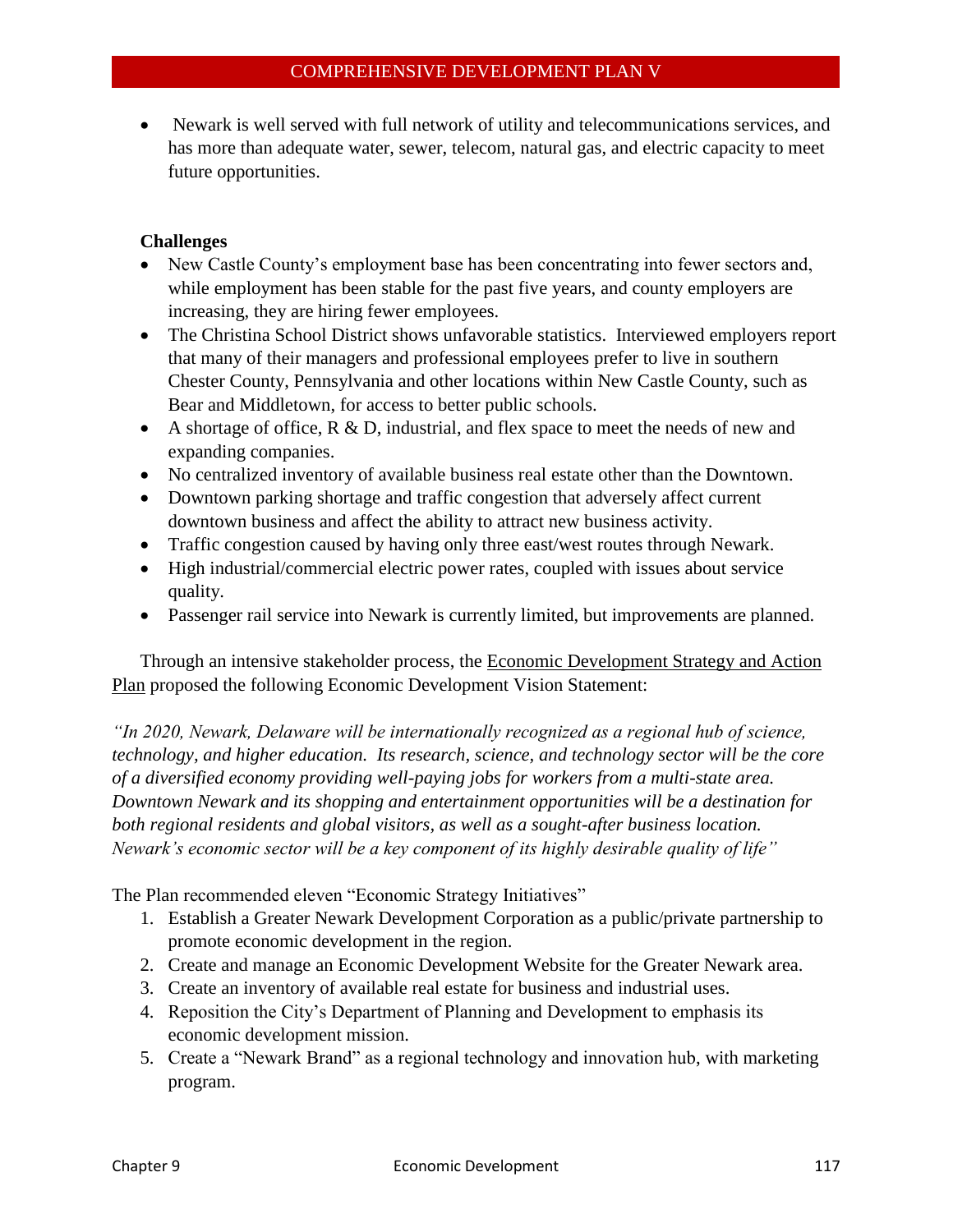- 6. Conduct and encourage efforts to improve the Christina School District including a focus on science, technology, engineering, and mathematics.
- 7. Prepare an analysis of the cost-of-doing-business in Newark verses other competing locations.
- 8. Identify and correct issues with the City's regulations and procedures for permits and approval reviews.
- 9. Identify land in the City with development and redevelopment potential for industrial, office, and R&D operations.
- 10. Develop, fund and implement aggressive and effective business attraction, retention/expansion, and startup programs for targeted industries.
- 11. Create a strategy for hosing business prospects visiting the City.

To view the complete report on the City of Newark's Economic Development Strategy and Action Plan, go to the City's website at:

# <http://www.cityofnewarkde.us/DocumentCenter/Home/View/1850>

Among its recommendations was the creation of the **Greater Newark Economic Development Partnership (GNEDP),** proposed as a public/private partnership to include the City, the University of Delaware, and the New Castle County Chamber of Commerce, with the purpose of raising awareness of the Greater Newark area as a great location for innovative businesses; increase the number of businesses starting, moving to and staying in Greater Newark, and creating a thriving business community that benefits the entire region. Since its formation, the GNEDP has created brand for Greater Newark, a website specific to Newark's economic development programs and services, including creating a "property finder" that keeps a real estate inventory for businesses and industry, presenting local economic data, and managing a variety of incentive programs.

For more information on the Greater Newark Economic Development Partnership, visit their website at: <http://www.greaternewarkde.com/>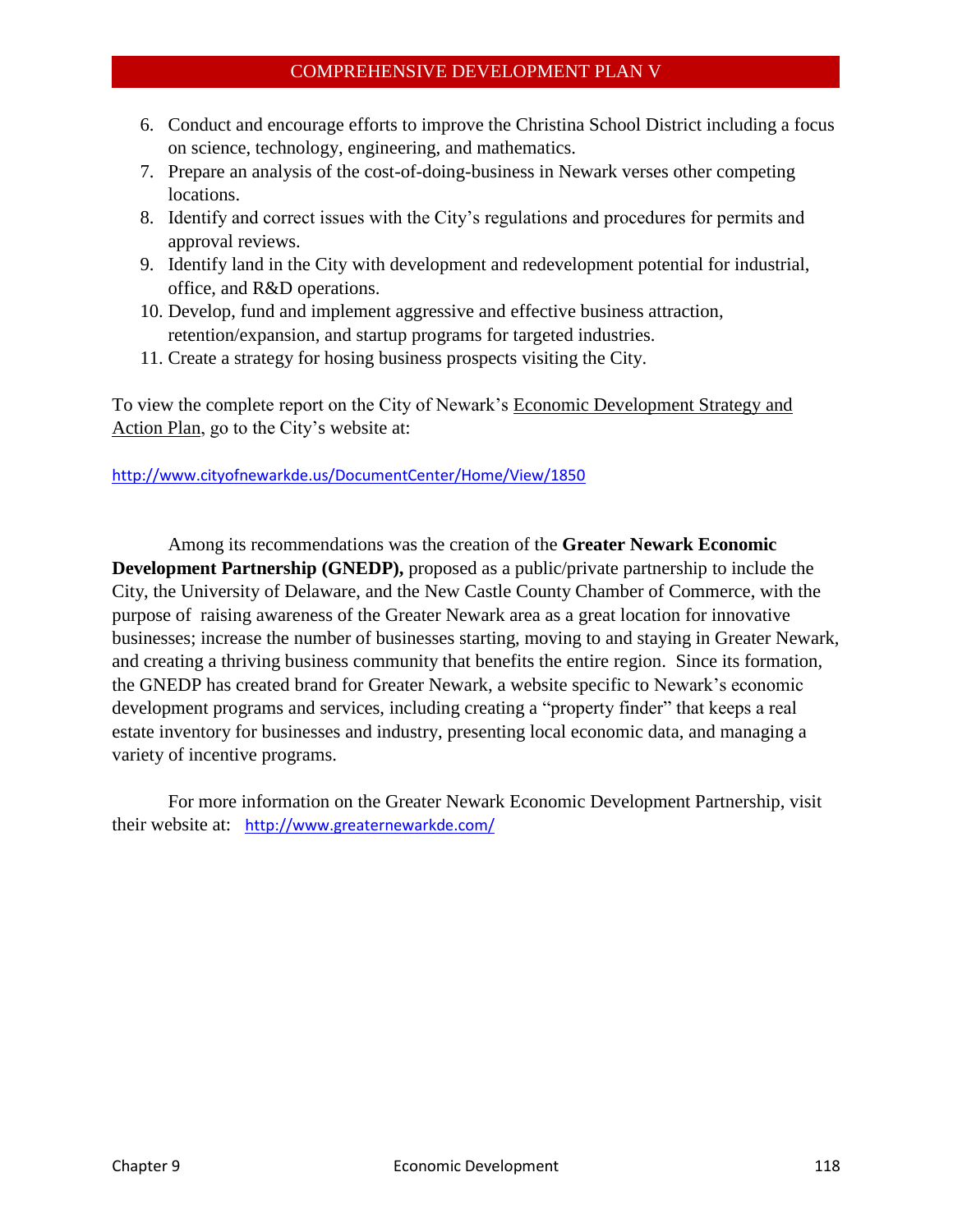# **Goals &Action Items: Economic Development**

#### *Strategic Issues:*

- $\triangleright$  Develop and maintain Newark as a diversified business and employer destination.
- Enhance and maintain downtown Newark's physical and economic vitality.
- $\triangleright$  Continue to leverage the assets of being the home of a major research University.

| Goal 1 | Attract and retain a diverse range of large and small high quality business and    |  |
|--------|------------------------------------------------------------------------------------|--|
|        | industrial firms.                                                                  |  |
|        | Attracting and retaining a diverse employment base advances the City's vision as a |  |
|        | Sustainable Community able to better adjust changing economy                       |  |

#### *Action Item 1:*

**Continue to dedicate staff time and support for advancing and implementing the Economic Strategy Initiatives of the Economic Development Strategy and Action Plan.**

The City should work with partnering agencies in implementing the eleven initiatives outlined earlier in this Chapter with the intent of making Newark a "regional hub of science, technology, and higher education".

*Partnering agencies include***:** The City of Newark Planning Commission, the Department of Planning and Development, and the participating agencies of the Greater Newark Economic Development Partnership.

| <b>Goal 2</b> | Continue to enhance Downtown Newark's physical and economic vitality.                 |
|---------------|---------------------------------------------------------------------------------------|
|               | Downtown Newark is the City's cultural and economic heart. By continuing to           |
|               | develop and redevelop downtown physical environment and attracting and retaining      |
|               | a diverse range of shopping, entertainment, restaurant, and housing opportunities.    |
|               | Expand the revitalization of mixed-use to include the refurbishment, renovation and   |
|               | redevelopment of residential neighborhoods adjacent to the central business district. |

#### *Action Item 2*

# **Address Traffic Congestion through the creation of a Transportation Improvement District (TID) Downtown and the "Downtown Newark Pedestrian and Streetscape Plan.**

The TID, described in Chapter 6 on Transportation, will include East Main Street and Delaware Avenue, as well as connecting arterial roads, to better coordinate land use and transportation decisions. The proposed Downtown Newark Pedestrian and Streetscape Plan, also described in Chapter 6, will evaluate and identify opportunities to reduce automobile/pedestrian conflicts at crosswalks that also cause traffic congestion.

*Partnering agencies include***:** The City of Newark Planning Commission, the Department of Planning and Development, and the Department Public Works and Water Resources; WILMAPCO, New Castle County Department of Land Use, and the Delaware Department of Transportation, the DNP Design Committee.